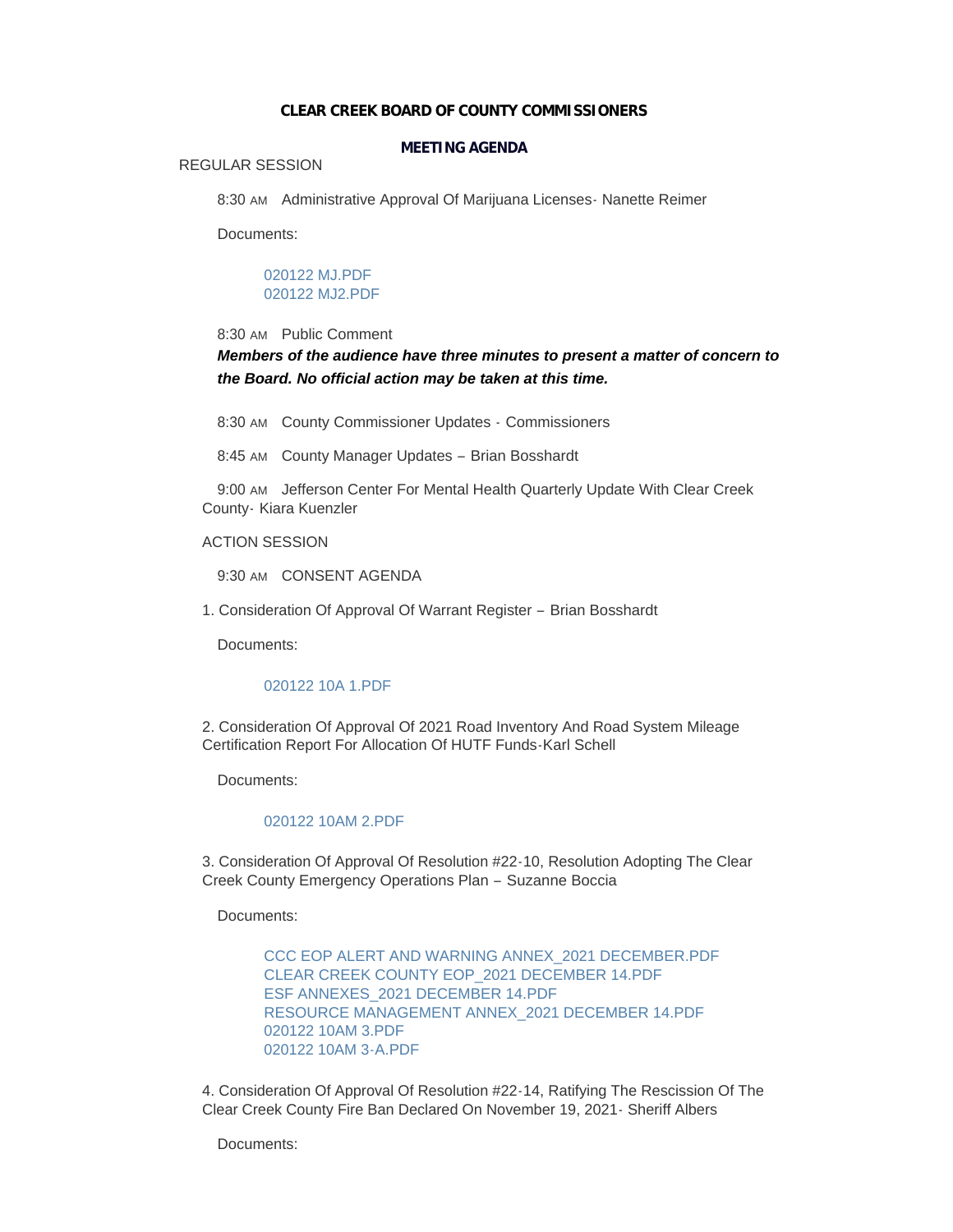### [020122 10AM 4-A.PDF](https://www.clearcreekcounty.us/AgendaCenter/ViewFile/Item/6722?fileID=10181) [020122 10AM 4-B.PDF](https://www.clearcreekcounty.us/AgendaCenter/ViewFile/Item/6722?fileID=10182)

5. Consideration Of Approval Of Revocable Lease Agreement Between Clear Creek County And AMMA Lodging, Inc., - Nanette Reimer

Documents:

#### [020122 10A 5.PDF](https://www.clearcreekcounty.us/AgendaCenter/ViewFile/Item/6738?fileID=10189)

6. Consideration Of Approval Of Resolution #22-15, Resolution Rescinding Resolution #22-03 And Adopting Revised Investment Policy For Clear Creek County- Carol Lee

Documents:

#### [020122 10A 6.PDF](https://www.clearcreekcounty.us/AgendaCenter/ViewFile/Item/6739?fileID=10190)

REGULAR SESSION

9:30 AM OMNI Behavioral Health Assessment Update - Ona Crow

10:00 AM COVID-19 Update – Dr. Tim Ryan

10:30 AM Update With South Platte Ranger District- Brian Banks

11:00 AM Presentation Of Employer Based Early Care Center Grant - Karen Quanbeck, Becky Dancer, Ulla-Carin Johnson

Documents:

### [EARLY CARE CENTER BOCC.PPTX.PDF](https://www.clearcreekcounty.us/AgendaCenter/ViewFile/Item/6746?fileID=10207)

11:30 AM Executive Session To Receive Legal Advice Pursuant to C.R.S. § 24-6-402(4)(b), for the Board of County Commissioners to meet with the County Attorney for the purposes of receiving legal advice on specific legal questions relating to the Clear Creek County Jail

12:30 PM Quarterly Update With Clear Creek County Emergency Medical Services-Bryon Monseu

Documents:

### [020122 1230PM.PDF](https://www.clearcreekcounty.us/AgendaCenter/ViewFile/Item/6741?fileID=10192) [020122 1230PM-1.PDF](https://www.clearcreekcounty.us/AgendaCenter/ViewFile/Item/6741?fileID=10193)

### ACTION SESSION

1:00 PM Abatement Hearings - Diane Settle

Documents:

# [020122 1PM.PDF](https://www.clearcreekcounty.us/AgendaCenter/ViewFile/Item/6733?fileID=10186)

1:15 PM Consideration Of Approval Of Resolution #22-19 Resolution To Adopt The 2022 Clear Creek County Housing Strategy - Amy Saxton

Documents: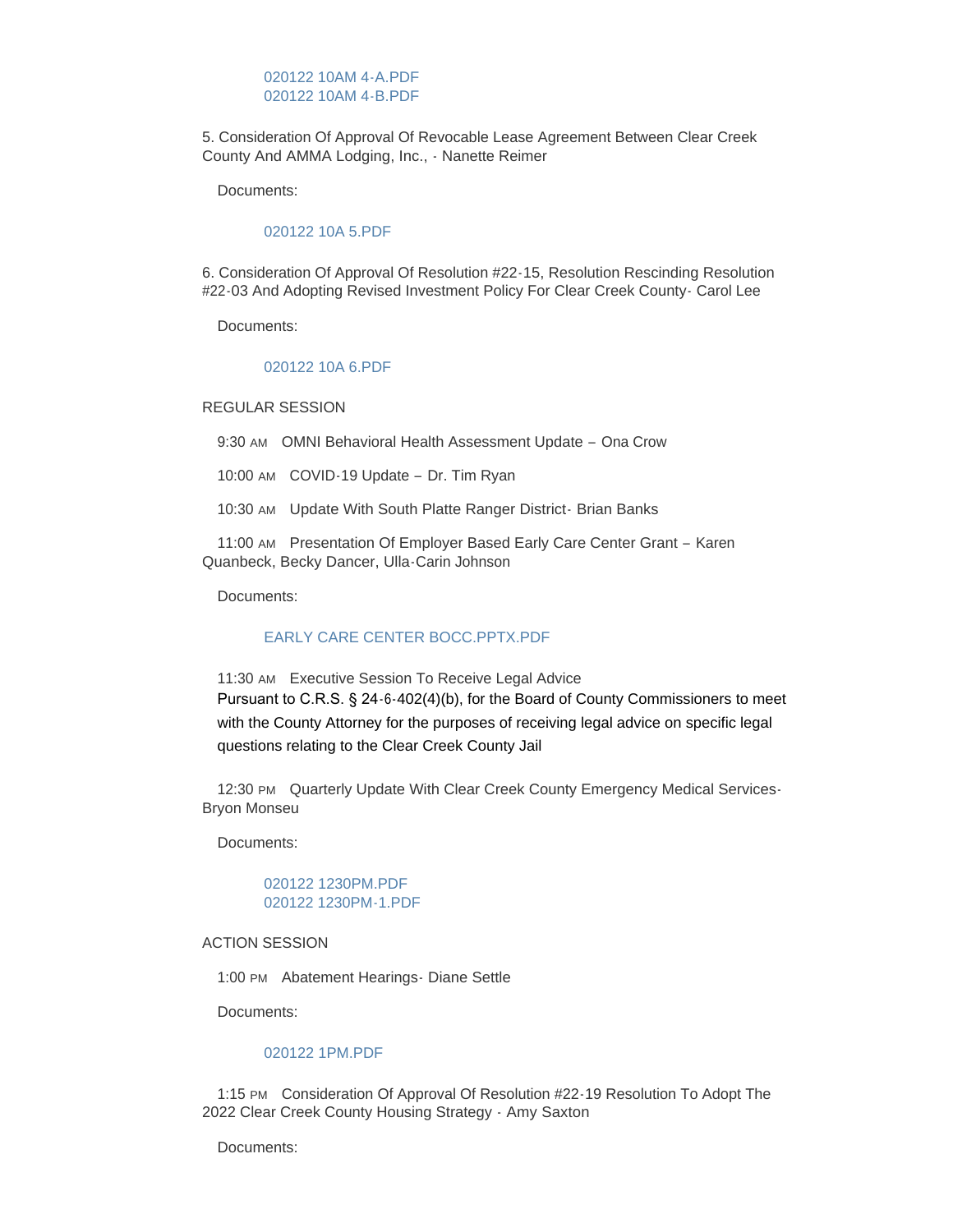[CLEARCREEKCOUNTY\\_HOUSINGSTRATEGY\\_FINAL\\_01212022.PDF](https://www.clearcreekcounty.us/AgendaCenter/ViewFile/Item/6743?fileID=10197) [HOUSING STRATEGY REPORT COVER MEMO BOCC 2.1.2022.PDF](https://www.clearcreekcounty.us/AgendaCenter/ViewFile/Item/6743?fileID=10198) [020122 115PM-1.PDF](https://www.clearcreekcounty.us/AgendaCenter/ViewFile/Item/6743?fileID=10199) [020122 115PM-2.PDF](https://www.clearcreekcounty.us/AgendaCenter/ViewFile/Item/6743?fileID=10200)

REGULAR SESSION

Executive Session To Receive Legal Advice

Pursuant to C.R.S. § 24-6-402(4)(b) and (e), for the Board of County Commissioners to meet with the County Attorney for the purposes of: 1) receiving legal advice on specific legal questions relating to claims and litigation against the County; and, 2) determining positions relative to matters that may be subject to negotiations; developing strategy for negotiations; and instructing negotiators with regard to those claims and litigation matters.

Pursuant To C.R.S. § 24-6-402(4)(A) And (B), For The County Attorney To Meet With The Board Of County Commissioners For The Purposes Of: 1) Discussing The Purchase, Acquisition, Lease, Transfer, Or Sale Of Any Real, Personal, Or Other Property Interest Relating To Certain Omitted Property On Jones Placer Along Trail Creek Road; And 2) Having A Conference To Receive Legal Advice On Specific Legal Questions Concerning The Aforementioned Omitted Property.

To Join And Listen To The Meeting, Please Do The Following: Please click the link below to join the webinar:

### [HTTPS://ZOOM.US/J/167562115](https://zoom.us/j/167562115)

### **Or Telephone:**

Dial (for higher quality, dial a number based on your current location):

### **Webinar ID: 167 562 115**

Or iPhone one-tap :